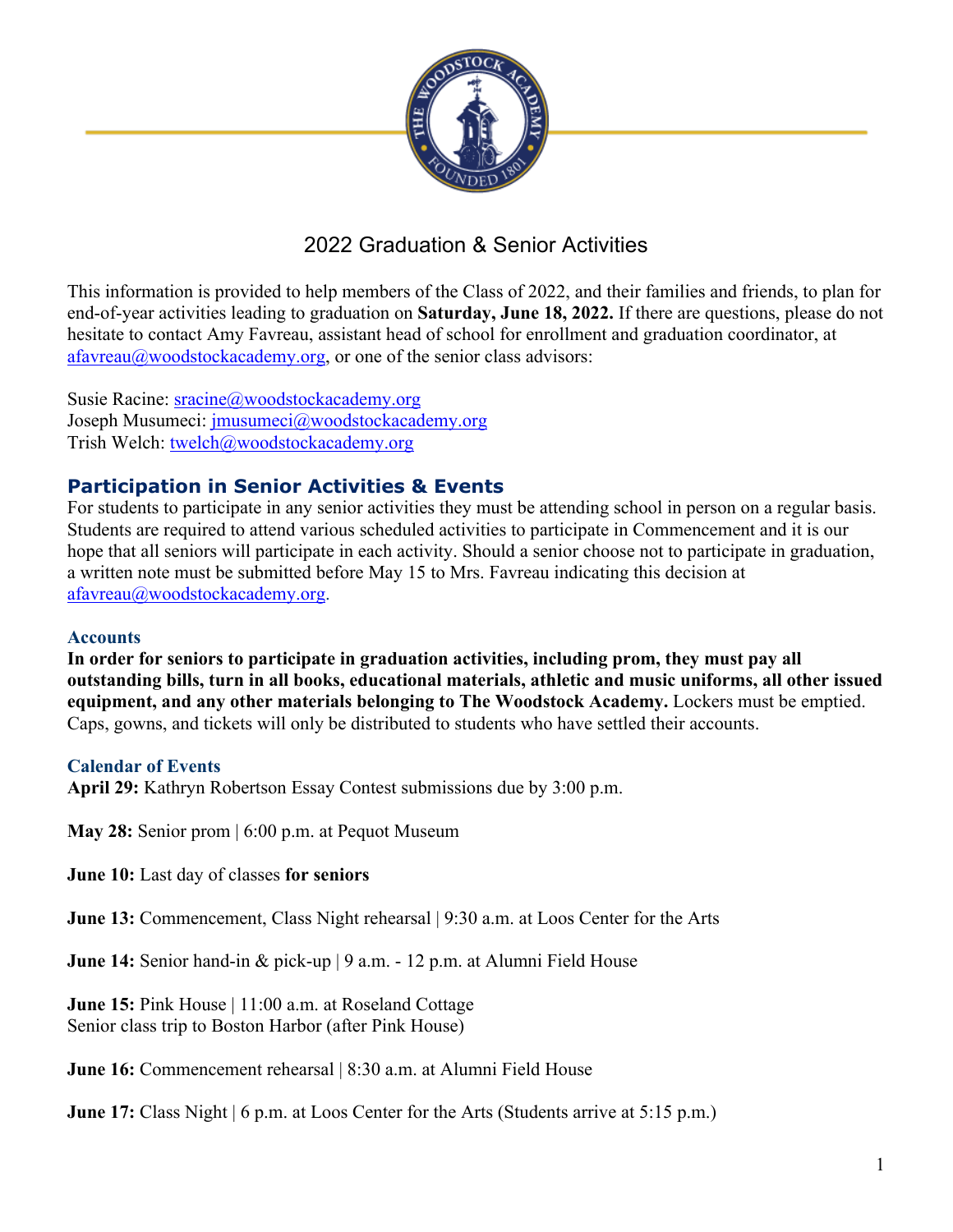## **Senior Class Meetings**

All meetings will be held during the school day and are mandatory for every senior who plans to participate in graduation activities.

## **Kathryn Robertson Essay Contest**

The Robertson Essay Contest allows seniors to submit an essay on a topic provided by our English faculty. The essay topic will be presented in March. Completed essays must be submitted by April 29 by 3:00 p.m. Three winners will be announced around June 1; winners receive monetary awards. The top winner presents their essay at Commencement.

## **Caps & Gowns**

Seniors who expect to participate in Class Night & Commencement exercises must order, pay for, and wear a cap and gown. Caps, gowns, and honor cords will be distributed prior to Commencement.

## **Senior Prom**

The Senior Prom is scheduled for Saturday, May 28, 2022, at the Pequot Museum, 110 Pequot Trail, Ledyard, CT 06338. The evening begins at 6:00 p.m. with photos and ends at 10:00 p.m. Students will not be admitted into the prom after 6:45 p.m. unless they have prior written permission from WA administration. Once admitted, students must remain until at least 9:30 p.m. Students leaving early are expected to sign out; students who leave are not readmitted. This expectation is similar to all school dances. Appropriate attire is expected. All behavior expectations outlined in the *Student Handbook* will be in effect. All students attending the prom will be subject to a breathalyzer test upon entering the venue and all are expected to comply with this procedure.

Senior prom tickets will be available for sale at the business office on North Campus and at the reception desk on South Campus from April 29 to May 13. Students may purchase tickets between 7:00-7:30 a.m., during lunch, and after school from 2:30-3:00 p.m. Tickets are \$60 and can be paid with exact cash, check, or credit card. **Please note that all student fees and lunch accounts, which can be found on PowerSchool, must be paid in full before prom tickets can be purchased.**

#### **Senior Pink House Luncheon & Tea**

The Senior Pink House event is at Roseland Cottage on June 15. This tradition dates back to the early 1940s; alumni from that era will be in attendance to greet members of the Class of 2022. The tradition of the senior tea continues to the present day under the auspices of Historic New England as a symbol of the historic relationship between Roseland Cottage and The Woodstock Academy. Roseland Cottage tours will be available. After the buffet luncheon, yearbooks are distributed. Seniors are expected to participate in this activity. A class meeting is scheduled at 10:30 a.m. Students proceed to Roseland Cottage at 11:00 a.m. and remain until 2:00 p.m. As this is a formal activity, students are expected to dress appropriately. Please dress as if you are going to a very upscale restaurant. See Mrs. Favreau if you have questions about attire.

#### **Senior Class Trip**

There will be a class trip after the Pink House event to Boston Harbor to board a cruise for dinner and dancing. Students must sign up to attend.

## **Senior Academics**

Only seniors who have met the Board of Trustees prescribed graduation requirements will be allowed to participate in Academy Commencement exercises and receive a diploma. Counselors have been working with seniors and their families to determine what individual students must complete to meet these requirements. Letters are sent at the end of each quarter to update families on any concerns that may exist.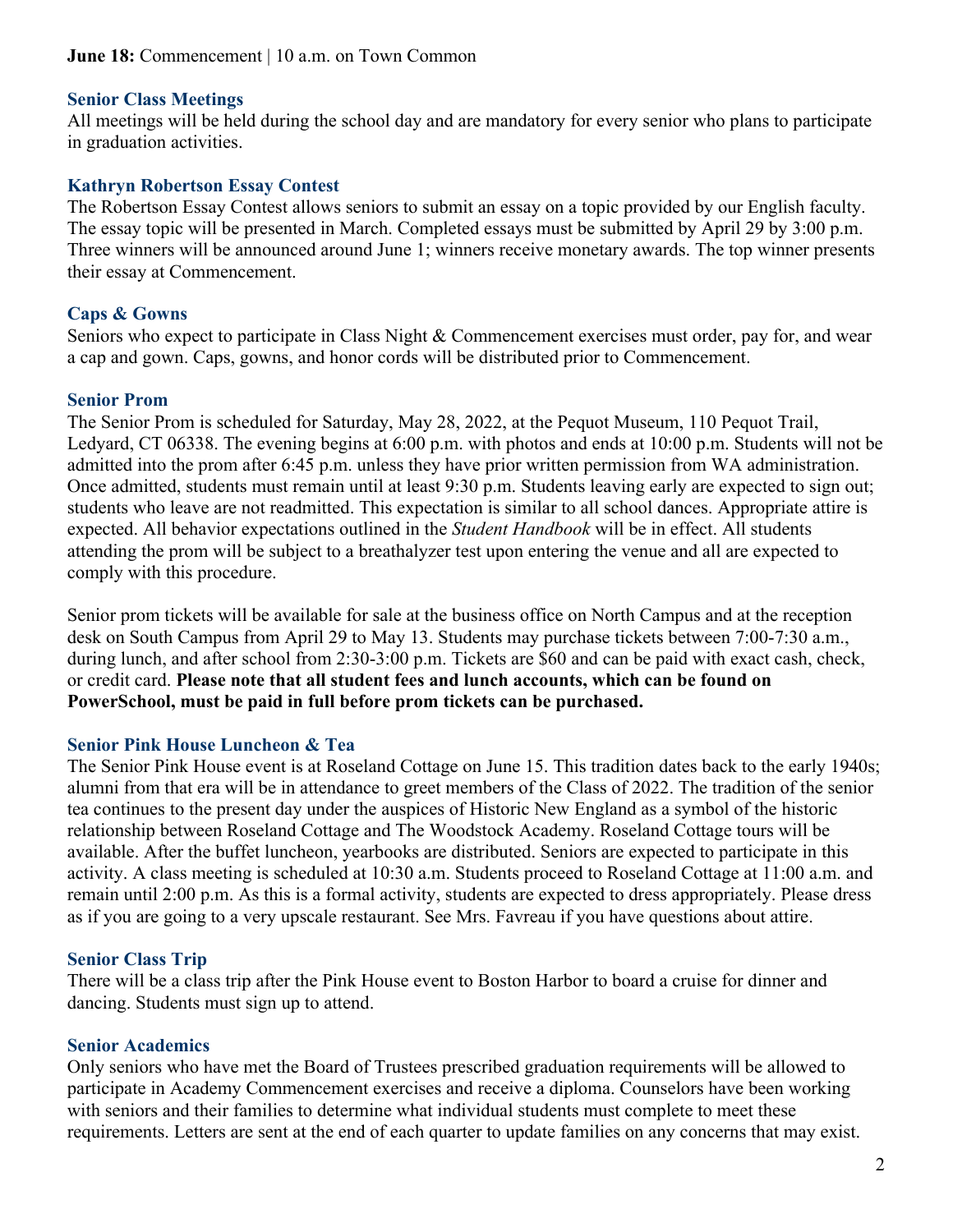## **Graduation Rehearsals**

Graduation rehearsals are required for seniors who intend to participate in our Class Night and Commencement activities. Any exceptions must be approved by the associate head of school, Mrs. Singleton, in advance of the rehearsal. Rehearsals will occur in the Alumni Field House, Loos Center for the Arts, and on the town common. Gowns, honor cords, and tickets will be distributed prior to Commencement. Students are responsible for their own transportation to and from graduation rehearsals if regular busing is not available. Seniors with jobs are expected to make appropriate arrangements to participate in both graduation rehearsals. Most employers are willing to accommodate students who let them know in advance of the need to participate in graduation rehearsals and other activities.

## **Class Night**

Class Night is scheduled for Friday, June 17 at 6:00 p.m. at Loos Center for the Arts. Gowns are the attire, and it is expected that students will wear appropriate clothing under their gowns. Seniors are expected to attend this activity. This is when the majority of student awards and scholarships are announced. Students need to check in by 5:15 p.m. in the South Campus Gym. We will be limiting the capacity this year and each family will receive 2 tickets for the event.

#### **Commencement Day**

The commencement ceremony is scheduled for Saturday, June 18 at 10:00 a.m. on the Town Common. The senior class will assemble at North Campus Dining commons at 8:45 a.m. to hear an address and to be honored by The Woodstock Academy Board of Trustees.

The Commencement tradition at The Woodstock Academy is the highlight of our academic year. At 10:00 a.m. sharp, graduates proceed to the Town Common. There is unlimited outdoor seating for family members and guests of the Class of 2022. Guests are encouraged to prepare by bringing hats, sunscreen, and bottled water should the day be sunny. An area will be designated for family members to photograph their child receiving a diploma. Seniors will be called in alphabetical order. Once a student has left the stage, parents are asked to return to their seats, allowing other parents to take photos.

#### **Special Arrangements for Commencement**

Please notify Mrs. Favreau by Saturday, May 7 if a family member will need special accommodations such as sign language services or special audio equipment. We will have a live stream of the ceremony for those who are too far away or who are unable to attend the ceremony. Town constables will be assigned parking to handicapped individuals based on state-issued handicapped stickers.

#### **Parking for Commencement**

Parking is directed by the Town of Woodstock Constables. The Bowen parking lot, the three areas of the Town Common, and the Evangelical Covenant Church lot will be available for parking. Planning to arrive early is important for seniors, as well as for family and friends who will attend our graduation activities.

## **Final Reminders**

- 1. Appropriate attire for all formal graduation activities (Pink House, Class Night, and Commencement) is required. Jeans and t-shirts are not appropriate*.* Students should either wear skirts or dresses of an appropriate length or wear a dress shirt and tie with dress pants. Footwear should be appropriate for stairs, ramps, and walking outdoors. Students who participate in graduation activities must comply with these dress code expectations.
- 2. Acts of misconduct involving alcohol or controlled substances during senior activities, on or offcampus, will result in the exclusion of a student from graduation activities and exercises.
- 3. Student behavior during the last quarter of school must be honorable, both on and off-campus. Students at The Woodstock Academy are expected to conduct themselves in a responsible manner so